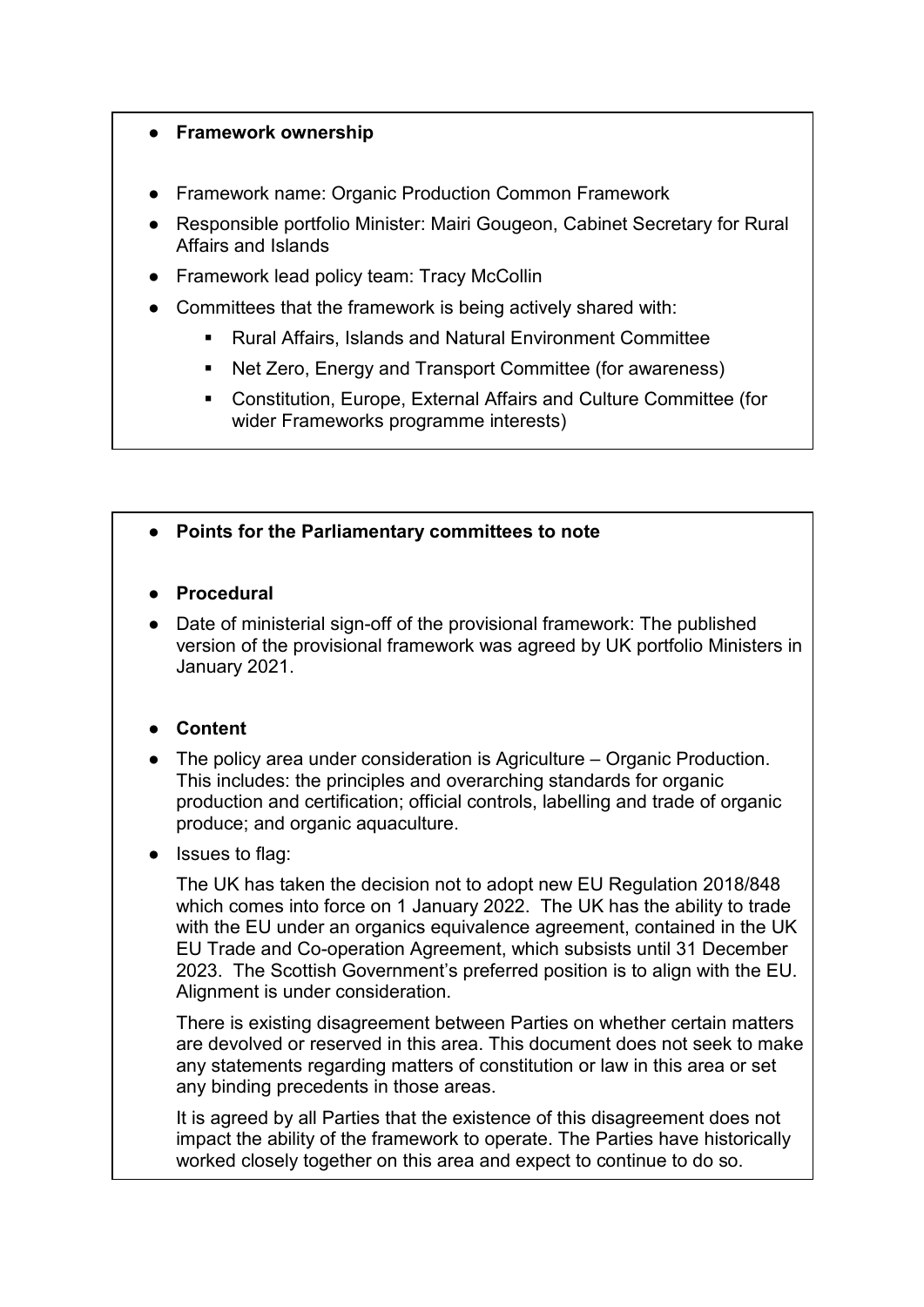● Relevant legislation:

### EU law and retained EU law

The elements of EU law and retained EU law in this area that intersect with devolved competence are:

- o **(EC) 834/2007** lays down the legal framework for organic products. It contains the basic objectives and general principles for organic farming and rules on production, labelling, controls and trade with non-EU countries.
- o **(EC) 889/2008** lays down more specific rules governing organic production, labelling and control. These rules extend to plant, seaweed and livestock production, feed, aquaculture animal production and the collection, packaging, transport and storage of organic products. Controls include specific requirements and the responsibilities of operators including annual inspections, documentation, accounts and access to facilities.
- o **(EC) 1235/2008** lays down detailed rules governing the importation of organic products by implementing article 32 and 33 of **(EC) 834/2007**. Specific provisions deal with the drawing up of a list of recognized control bodies and authorities, documentary evidence required and certificates of inspection.
- o **EU 2017/625 The Official Controls Regulation** addresses official controls and other official activities performed to ensure the application of food and feed law, rules on animal health and welfare, plant health and plant protection products.

### Domestic Law

The elements of domestic law in this area that intersect with devolved competence are:

- o The Organic Products Regulations 2009 (and subsequent amendments) is the relevant domestic legislation that provides for the administration and enforcement of (EC) 834/2007, (EC) 889/2008 and (EC) 1235/2008.
- o The Organic Products (Amendment) (EU Exit) Regulations 2019
- o The Organic Production and Control (Amendment) (EU Exit) Regulations 2019
- o The Organic Production (Control of Imports) (Amendment) (EU Exit) Regulations 2019
- o The Agriculture (Legislative Functions) (EU Exit) (No 2) Regulations 2019.
- o The Organic Products (Production and Control) (Amendment) (EU Exit) Regulations 2020
- o The Common Organisation of the Markets in Agricultural Products (Miscellaneous Amendments) (EU Exit) (No. 2) Regulations 2020
- o The Agriculture Act 2020